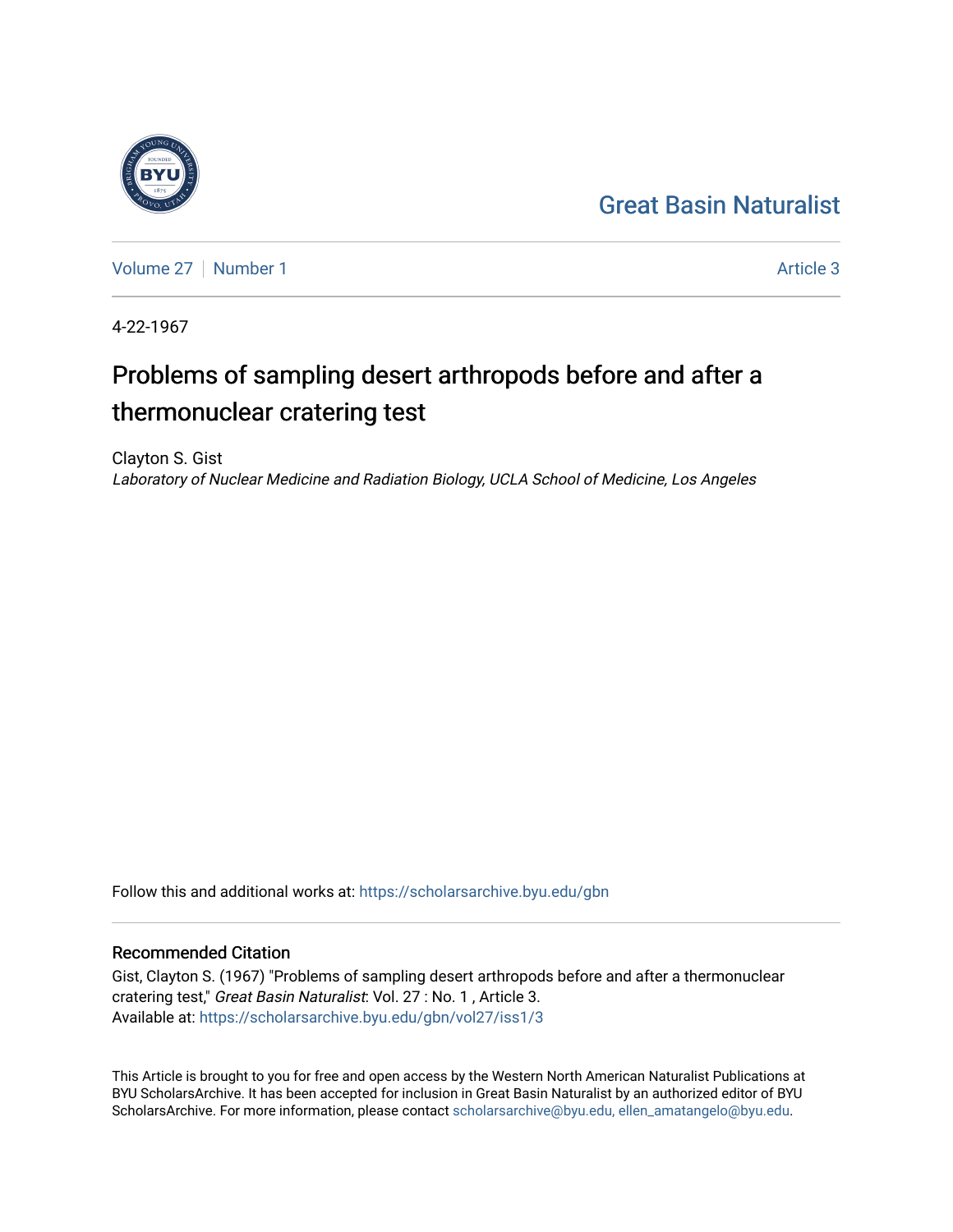#### PROBLEMS OF SAMPLING DESERT ARTHROPODS BEFORE AND AFTER A THERMONUOLEAR CRATERING TEST

#### Clayton S. Gist^

#### **INTRODUCTION**

On July 6, 1962, the U. S. Atomic Energy Commission detonated a large thermonuclear device at the Nevada Test Site (Project Sedan). The device was buried 635 feet underground and had a total yield of  $100\pm15$  kilotons. The explosion ejected about 7.5 million yards of alluvium and produced a crater 320 feet deep and 1200 feet in diameter (Fig. 1). The ejected alluvium was radioactive, and gamma intensities of several hundred milliroentgens/hour persisted for months within <sup>a</sup> mile of ground zero. After <sup>a</sup> year, gamma intensities at the edge of the crater were still about 15 mr/hour.

Some of the effects of this test on plants and animals in areas near ground zero have already been reported (Allred et al. 1964, Jorgensen *et al.* 1963. Martin 1963, and Turner and Gist 1965). One feature of the biological studies was an analysis of selected arthropods near ground zero before and after the test. The study was re stricted to species which could be sampled readily with sunken can traps, and which were known to be well represented in the test area. <sup>I</sup> sought evidence of possible changes in species composition, or in relative abundance of species as a result of the test. These factors might influence the long-term recovery of the close-in area, or in directly affect the survival of vertebrates in these areas.

The area selected for the test was 4317 feet above sea level and located at the north end of Yucca Flat. This desert basin is about 15 miles long and 10 miles wide, in the northern portion of the Nevada Test Site. Floristically it is part of the broad transition between the Mojave Desert and Great Basin (Beatley 1962). The area in the vicinity of ground zero had been used for testing in the past and much of the native vegetation had been destroyed and replaced by Russian thistle (Salsola kali) and stick-leaf (Mentzelia veatchiana). However, to the northeast of ground zero—at least beyond <sup>3000</sup> feet —the vegetation in <sup>1962</sup> was relatively undisturbed (Fig. 2) and composed predominantly of shrubs,  $e.g.,$  hopsage  $(Grayia spinosa)$ and blackbrush (Coleogyne ramosissima). Studies of arthropods were centered in this area.

#### METHODS AND RESULTS

Two study plots were established along <sup>a</sup> line running from ground zero to 10.000 feet on a grid azimuth of 58°. Between 3530 and 3800 feet, a 10 x 10 grid of 100 buried can traps was established

<sup>1.</sup> Laboratory of Nuclear Medicine and Radiation Biology, UCLA School of Medicine, Los Angeles, California 90024.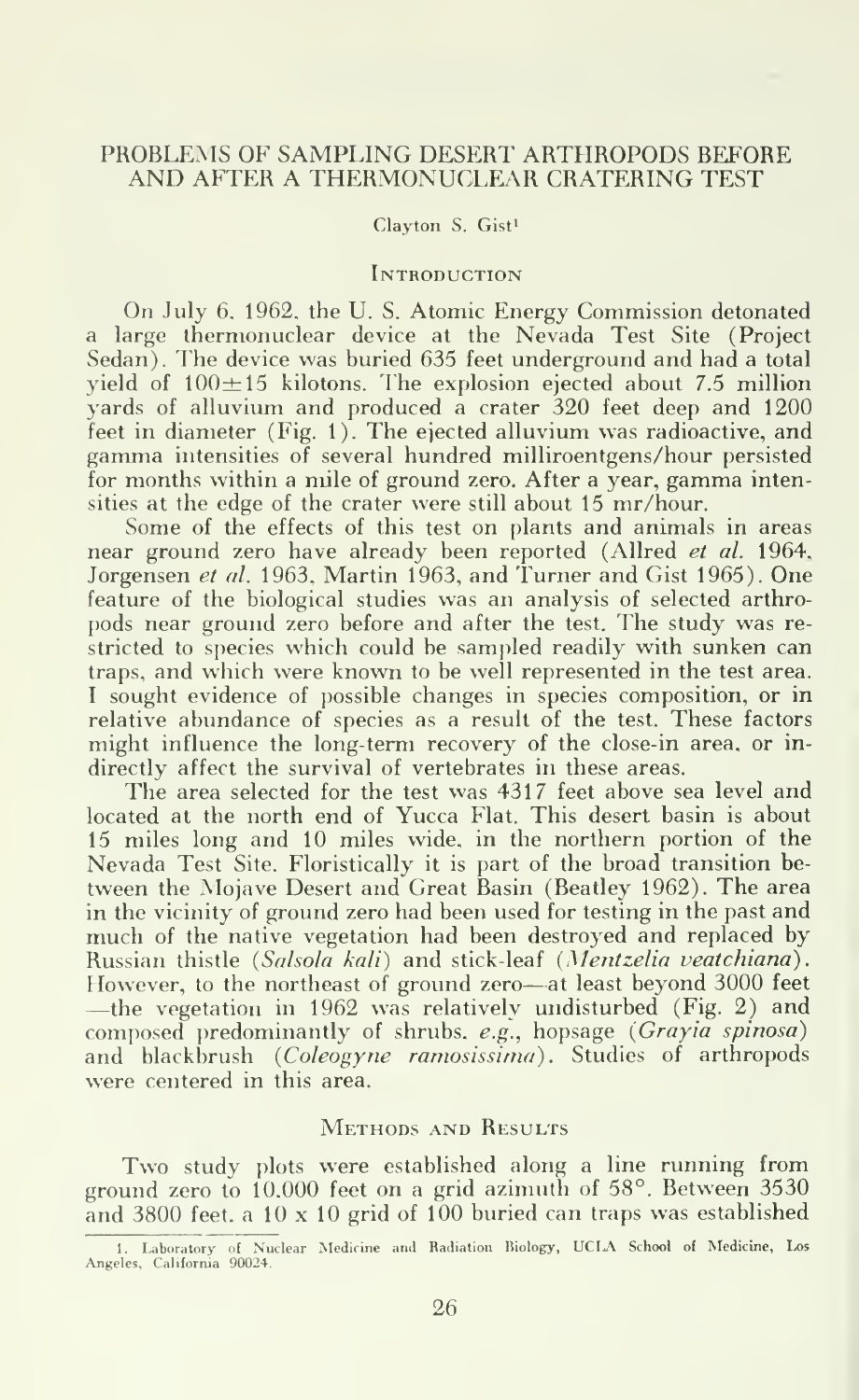

 $\bar{z}$  $\Xi$   $\Xi$   $\Xi$   $\Xi$   $\Xi$  $\circ$   $\overline{\circ}$  - $\overline{\circ}$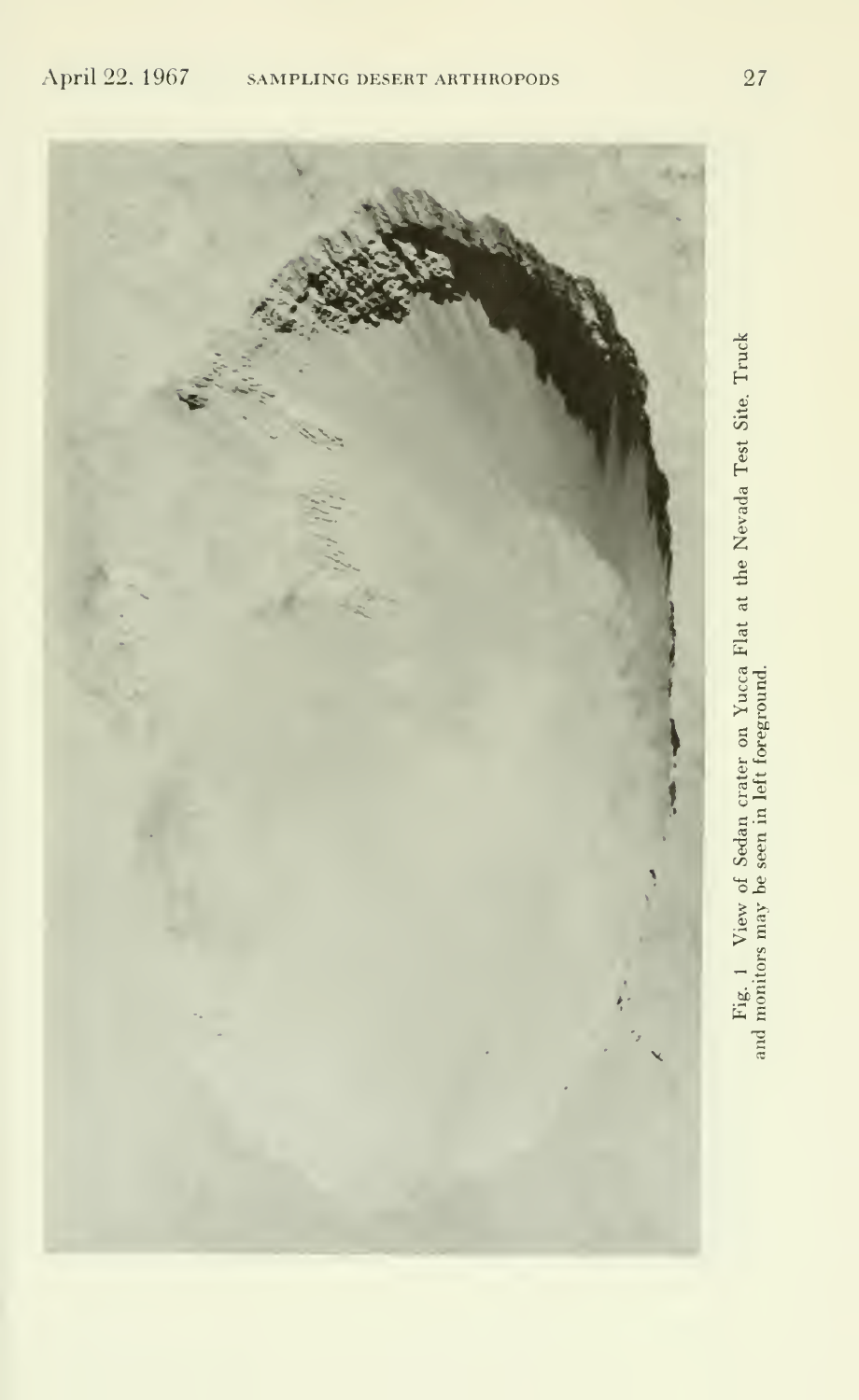on June 21 (Fig. 3). The traps were 30 feet apart and the grid was centered on the surveyed line. A similar grid was set up between 8730 and 9000 feet on June 23. The area of such grids was about 72,900 square feet (1.7 acres) in extent. The cans were 6.9 inches deep and 6.3 inches in diameter. All traps were covered with a square foot of masonite with one-inch legs at each corner. Except for June 27, when a small device was exploded on Yucca Flat, the traps in both grids were examined daily between June 22 and July 5. Live arthro pods were removed from the traps, recorded, and released beneath the nearest bush so as to prevent unnatural losses due to predation. Dead animals were recorded and discarded. Traps were sealed on the afternoon of July 5. and remained closed until radiation intensities in the study area had declined to a safe level. Sampling was resumed on July 30. 24 days after the test, and continued for two weeks during August.

In June 1963 <sup>a</sup> new grid of 100 can traps was established be tween 4730 and 5000 feet from ground zero on the line described above. This new grid of traps, along with the two grids at 3800 and 9000 feet, was sampled daily between June 10 and June 28.

The arthropods recorded were common species (or species groups) which could be distinguished in the field. If errors in identification occurred they were probably in attempting to discriminate between species of young scorpions and between *Eleodes hispilabris* and other beetles of this genus.

The results of the sampling are given in Table 1.

#### **Discussion**

The interpretation of the numbers in Table <sup>1</sup> is uncertain for the following reasons. Small differences in the numbers of individuals captured do not necessarily imply real differences in abundance. Thus, when small numbers are involved, even relatively "large" differences are probably insignificant. Without repeated trapping in the same area, preferably by means of replicated grids in identical habitats, there is no way to assess the significance of such data except intuitively. The problem is first to identify any real differences suggested by the data, and then to determine whether these are related to the Sedan test.

The tenebrionid beetle. *Pelecyphorus pantex*, can be eliminated from further consideration. Its absence from traps during June, and its presence during August, is a seasonal activity effect unrelated to the Sedan test (see Allred et al. 1963). Secondly, the area at 9000 feet was not comparable to that at 3800 feet. Not only did the vegetation differ (see Jorgensen et al. 1963), but also the substratum at 9000 feet was desert pavement, while at 3800 feet it was sandy. The number of arthropods captured at 9000 feet was invariably less than that taken at 3800 feet.

The data based on samples taken at 9000 feet do not suggest any changes associated with the test. In fact, probably the only significant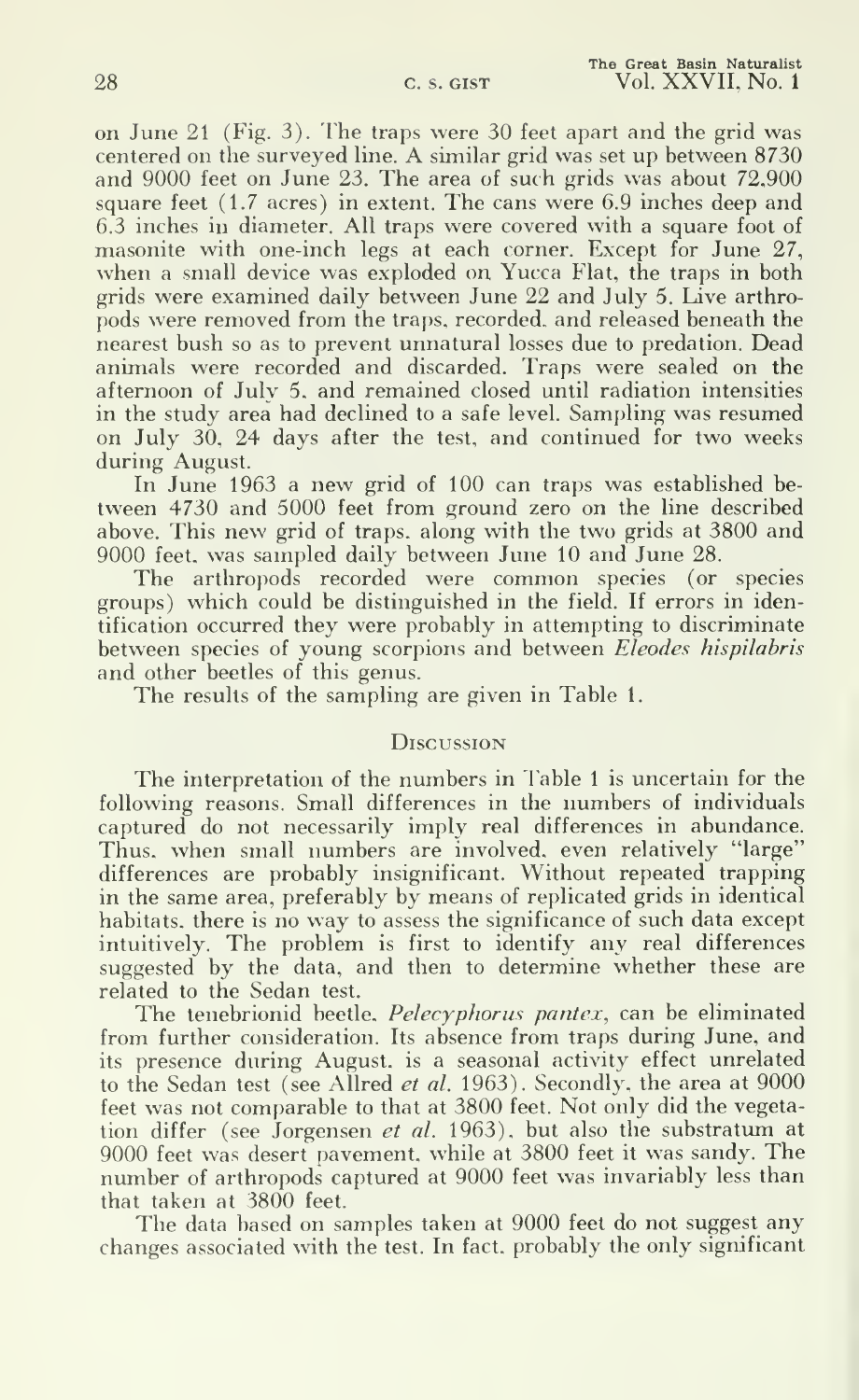

Fig. 2. Northern portion of Yucca Flat looking northeast on June 21, 1962.<br>Marker is 5000 feet from drilling site.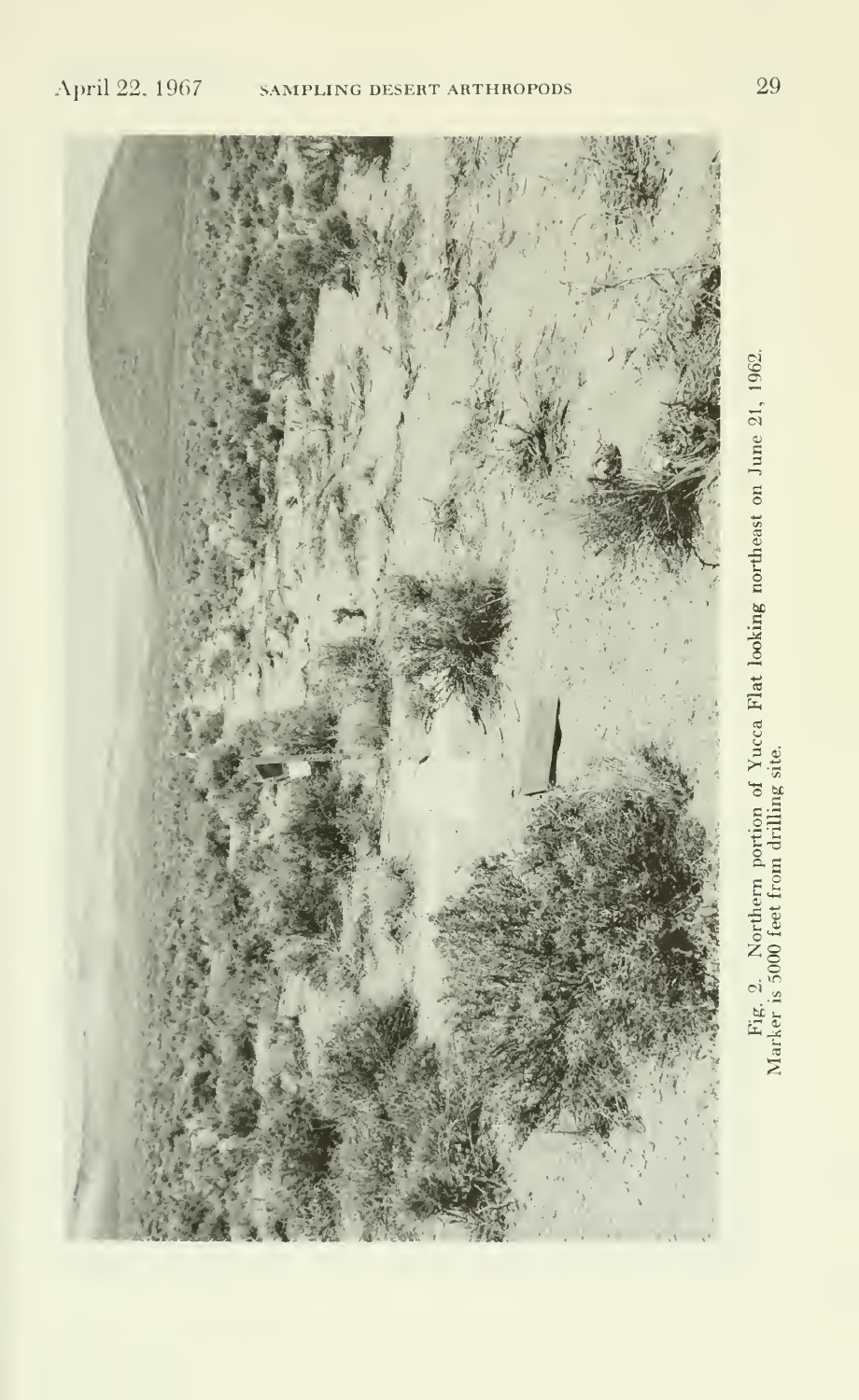|                                                            |                       | 3800 feet           |                      | $5000$ feet          |                     | 9000 feet        |                   |
|------------------------------------------------------------|-----------------------|---------------------|----------------------|----------------------|---------------------|------------------|-------------------|
| Species                                                    | $(14)^1$<br>June 1962 | (14)<br>August 1962 | (18)<br>1963<br>June | (18)<br>1963<br>June | $(12)$<br>June 1962 | August 1962 (12) | (18)<br>June 1963 |
| Scorpions                                                  |                       |                     |                      |                      |                     |                  |                   |
| Vejovis confusus Stahnke 28                                |                       | 106                 | 40                   | 60                   | 19                  | 22               | 10                |
| Hadrurus hirsutus Wood 11                                  |                       | 43                  | $\overline{2}$       | 14                   | 5                   | 14               | 14                |
| Orthopterans                                               |                       |                     |                      |                      |                     |                  |                   |
| Arenivaga                                                  |                       |                     |                      |                      |                     |                  |                   |
| <i>apacha</i> (Saussure)                                   | $\overline{2}$        | 16                  | $\overline{0}$       | 8                    | $\overline{2}$      | $\overline{4}$   | 1                 |
| Stenopelmatus                                              |                       |                     |                      |                      |                     |                  |                   |
| fuscus Thomas                                              | 76                    | 19                  | 97                   | 225                  | 3                   | 0                | $\theta$          |
| Ceuthophilus spp.                                          | 16                    | 6                   | $\overline{2}$       | $\overline{4}$       | 5                   | 6                | $\Omega$          |
| Tenebrionid beetles                                        |                       |                     |                      |                      |                     |                  |                   |
| Trogloderus                                                |                       |                     |                      |                      |                     |                  |                   |
| costatus LeConte                                           | 20                    | 91                  | 122                  | 144                  | 6                   | 1                | $\frac{5}{3}$     |
| Eleodes hispilabris (Say) 11                               |                       | 31                  | 6                    | $\overline{5}$       | 8                   | 8                |                   |
| Pelecyphorus pantex Casey 0<br><i>Eleodes</i> spp. (mostly |                       | 532                 | $\overline{0}$       | $\theta$             | $\Omega$            | 6                | $\theta$          |
| E. armata LeConte)                                         | 40                    | 20                  | $\theta$             | $\overline{2}$       | 18                  | 9                | $\theta$          |
|                                                            |                       |                     |                      |                      |                     |                  |                   |

Table 1. Captures of arthropods in grids of 100 traps before and after the Sedan test of July 6, 1962.

<sup>1</sup>Number of days traps were examined.

difference between June of 1962 and 1963 was the failure to capture beetles of the genus *Eleodes* (except *E. hispilabris*) in 1963. The numbers of these beetles apparently declined at 3800 feet also but I do not believe the Sedan test was responsible. Other investigations have indicated that, except for the deposition of radioactive dust, there were no demonstrable effects of the Sedan test at 9000 feet (Martin 1963, Jorgensen et al. 1963, Turner and Gist 1965).

The remaining comparisons involve samples taken at 3800 feet at different times, and samples taken at 3800 and 5000 feet in June 1963. The 1962 samples at 3800 feet showed considerable differences in the numbers of arthropods captured. I believe it reasonable to assert that changes in numbers of certain species, or changes in susceptibility to capture, occurred between June and August. The increase in scorpions was due to the appearance of young animals<br>in the traps, and is what would have been expected on the basis of earlier work by Allred et al. (1963). Arenivaga apacha, Trogloderus costatus, and E, hispilabris were captured in what were probably significantly larger numbers, but the causes for this increase are not known. On the other hand, the number of Stenopelmatus fuscus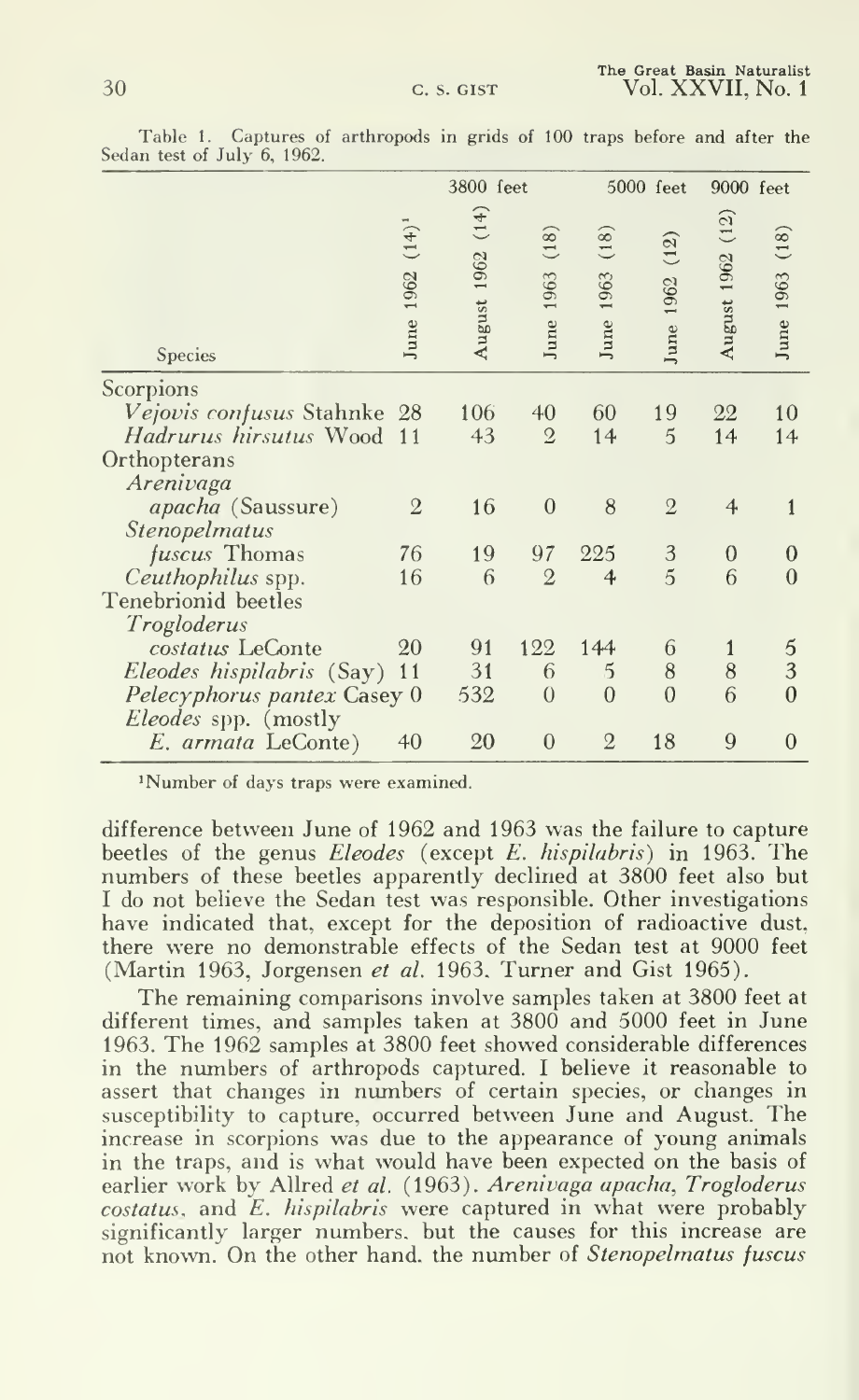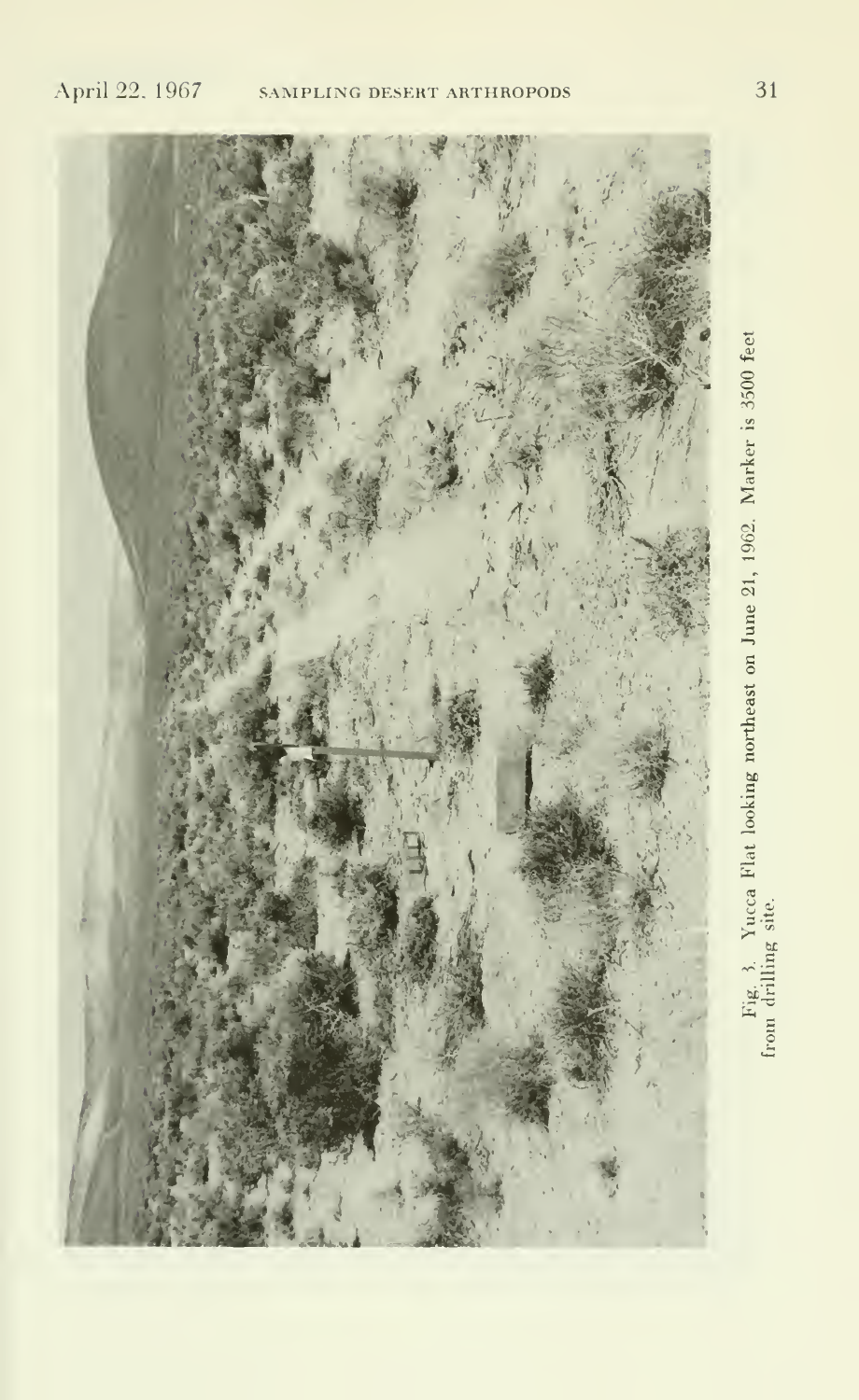captured decreased sharply, and there may have been <sup>a</sup> significant drop in the number of camel crickets (Ceuthophilus spp.) captured. However, <sup>I</sup> discern no patterns in these events implicating the Sedan test.

In June of 1963 there were also indications of change at 3800 feet. The sampling time was about  $30\%$  longer in 1963 (18 days vs. 14 days), so some increase might be expected for this reason alone  $(e.g., Stenopelmatus, Vejovis)$ . However, the much greater abundance of Trogloderus cannot be explained on this basis. Furthermore, the samples contained fewer Hadrurus, Ceuthophilus and Eleodes hispilabris, and no other Eleodes. The apparent decline in numbers of *Eleodes* (other than *E. hispilabris*) has already been discussed. It is surprising that some arthropods (e.g., Stenopelmatus, Trogloderus, and *Vejovis*) persisted so successfully in an area subjected to such devastation (Fig. 4). One might conjecture that herbivorous species would be extremely sensitive to the sort of disruption experienced at 3800 feet. On the other hand, carnivorous and omnivorous species would, at least for <sup>a</sup> time, have some available food. The apparent decline of the large carnivorous *Hadrurus hirsutus* may in some way be related to the extensive destruction of surface cover. Both Stenopelmatus fuscus and Vejovis confusus are carnivorous. Trogloderus costatus is probably omnivorous. The plant feeders (Arenivaga apacha and Ceuthophilus spp.) at least showed no signs of increasing at 3800 feet.

During June of 1963, more arthropods were captured at 5000 feet than at 3800 feet. Prior to the Sedan test these two areas were similar in terms of soils and vegetation but <sup>I</sup> have no pre-test arthropod data from 5000 feet. However, <sup>I</sup> believe that the greater numbers of arthropods taken at 5000 feet during June 1963 reflect better sur vival in this area. This is not surprising in view of the relative destruction at 3800 feet (Fig. 4) and at 5000 feet (Fig. 5). In short, except for the reduction in numbers of arthropods at 3800 feet compared to 5000 feet, <sup>I</sup> perceive no short-term test-related effects in the data in Table 1.

There is no clear-cut relationship between apparent changes in numbers and food habits, although there is a possibility that carni vorous or omnivorous forms persist more successfully than herbivor ous ones in the areas where the above-ground vegetation is largely destroyed. If there were close-in effects, it is possible that they could have occurred because of destruction or modification of habitat, and not because of ionizing radiation.

Probably the most significant lesson which emerges from the above experience is that deducing real changes in arthropod populations on the basis of captures in traps is difficult, and requires a considerable sampling effort in order to avoid ascribing significance to differences which have occurred simply due to chance. There is also the difficulty of *seasonal variation* touched on indirectly in this paper, and treated in detail for the Nevada Test Site by Allred et al.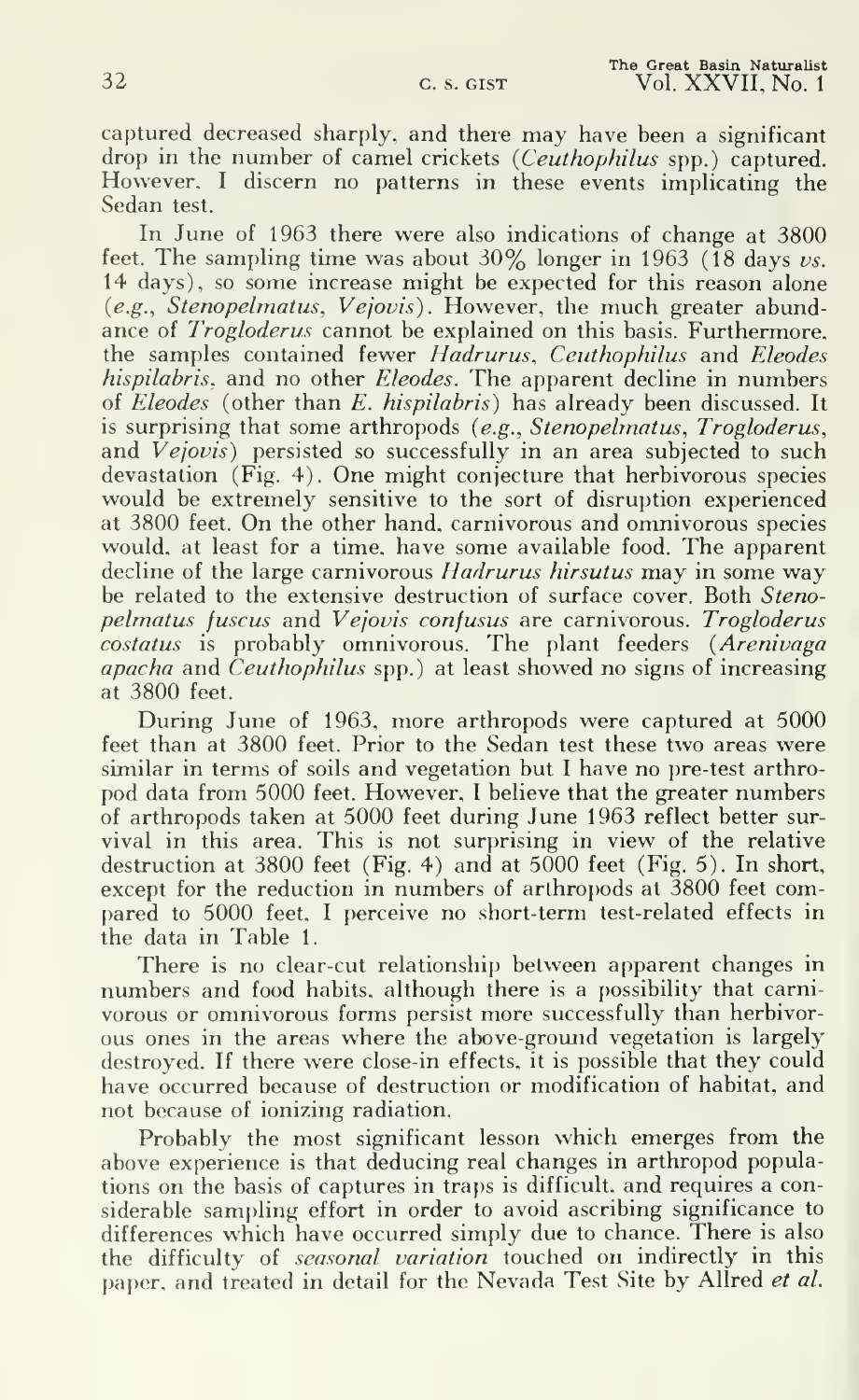

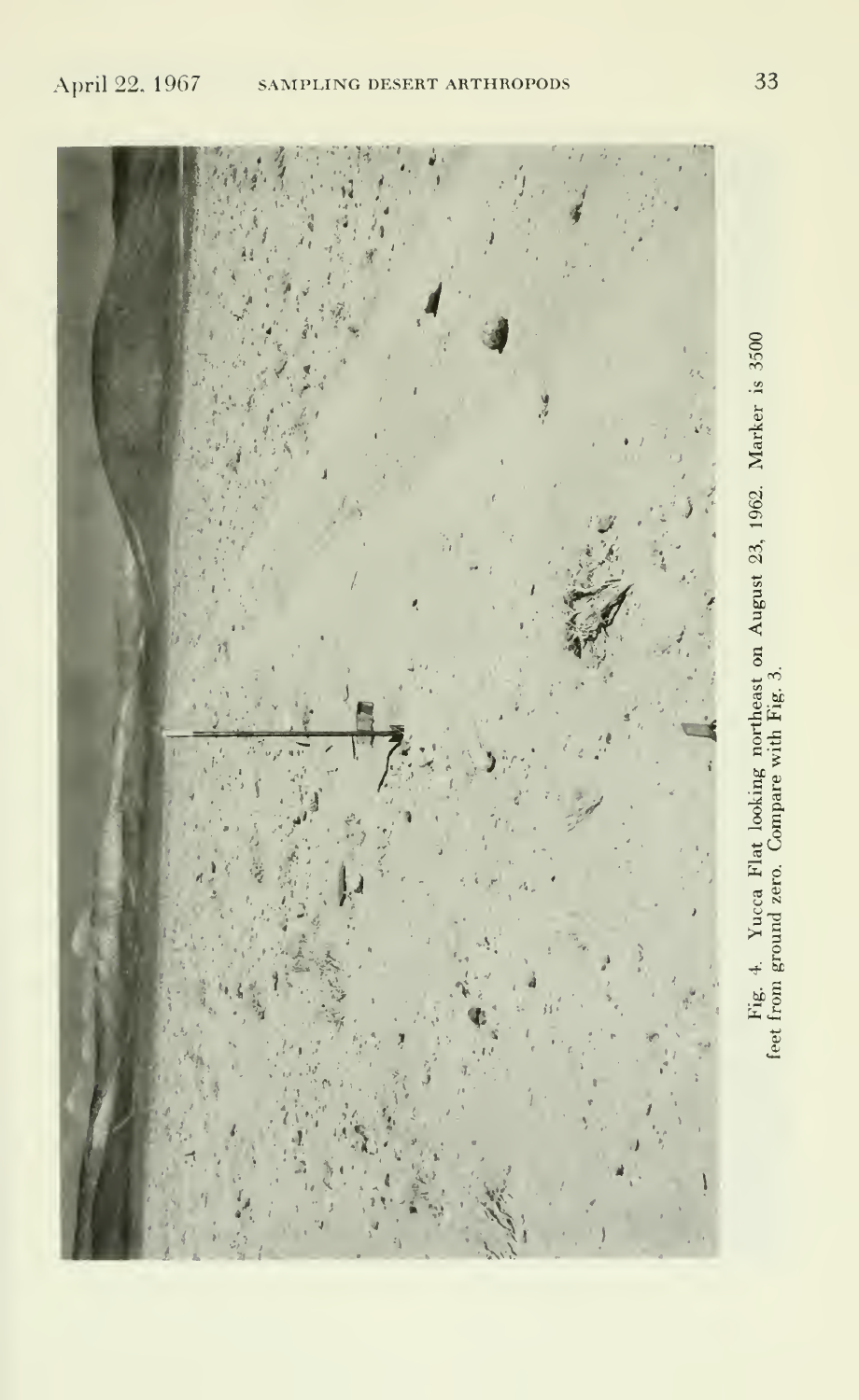